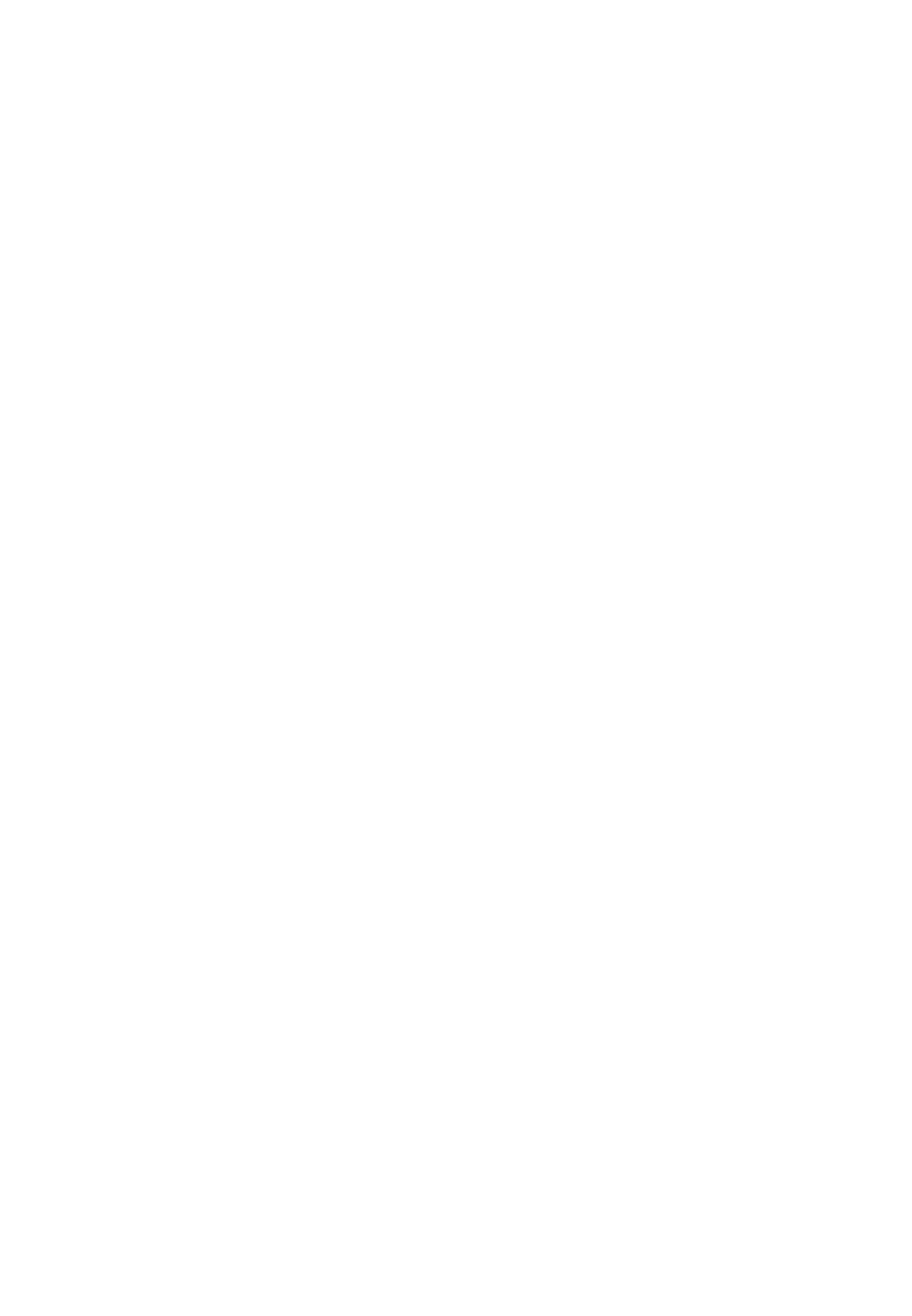Game space needs to be understood as more than a series of polygons or pixelated images experienced on a screen. It is something bounded by technology, processed by the hand, eye, and mind, and embodied in the real and imagined identities of players (Salen, Zimmerman, 2006, p. 68).

Video games are an extremely varied medium. They can be described using many different parameters. One of them is the space – it can be physical, i.e. such that can be observed on a screen or imaginary that exists in the player's mind. Ever since the beginning of their existence, video games have been constantly evolving. This development has been favoured by technological advancements and the desire of game creators to build spaces which would be as accurate representations of the real world as possible. The number of graphical simplifications in games is constantly being reduced. There is no need to resort to using symbols in order to present a game world and compensate for rudimentary graphics. Imaginary spaces are "shrinking" in favour of more complex game environments. There are fewer and fewer "backstage" situations which would have the player visualise what is meant to be presented on the screen. Physical worlds depicted in video games are becoming more detailed and realistic:

it is possible to create any world, any place. The space created for a game does not have to relate to anything, it does not have a beginning […] nor is it physically restricted (Prajzner, 2010, p. 156).1

From a historical perspective it is interesting to examine how the representation of space in games has changed over time due to new possibilities offered by advancements in technology.

# **1. The First Video Games**

................................

The history of video games begins in 1947. That year, Thomas T. Goldsmith jr and Estle Ray Mann utilised a CRT monitor and created a simulation

<sup>&</sup>lt;sup>1</sup> "Można wykreować dowolny świat, dowolne miejsce. Przestrzeń, która jest tworzona na potrzeby gry, nie musi się do niczego odnosić, nie posiada żadnego początku […] ani ograniczenia fizyczne jej nie dotyczą" (Polish quotes are translated by the author).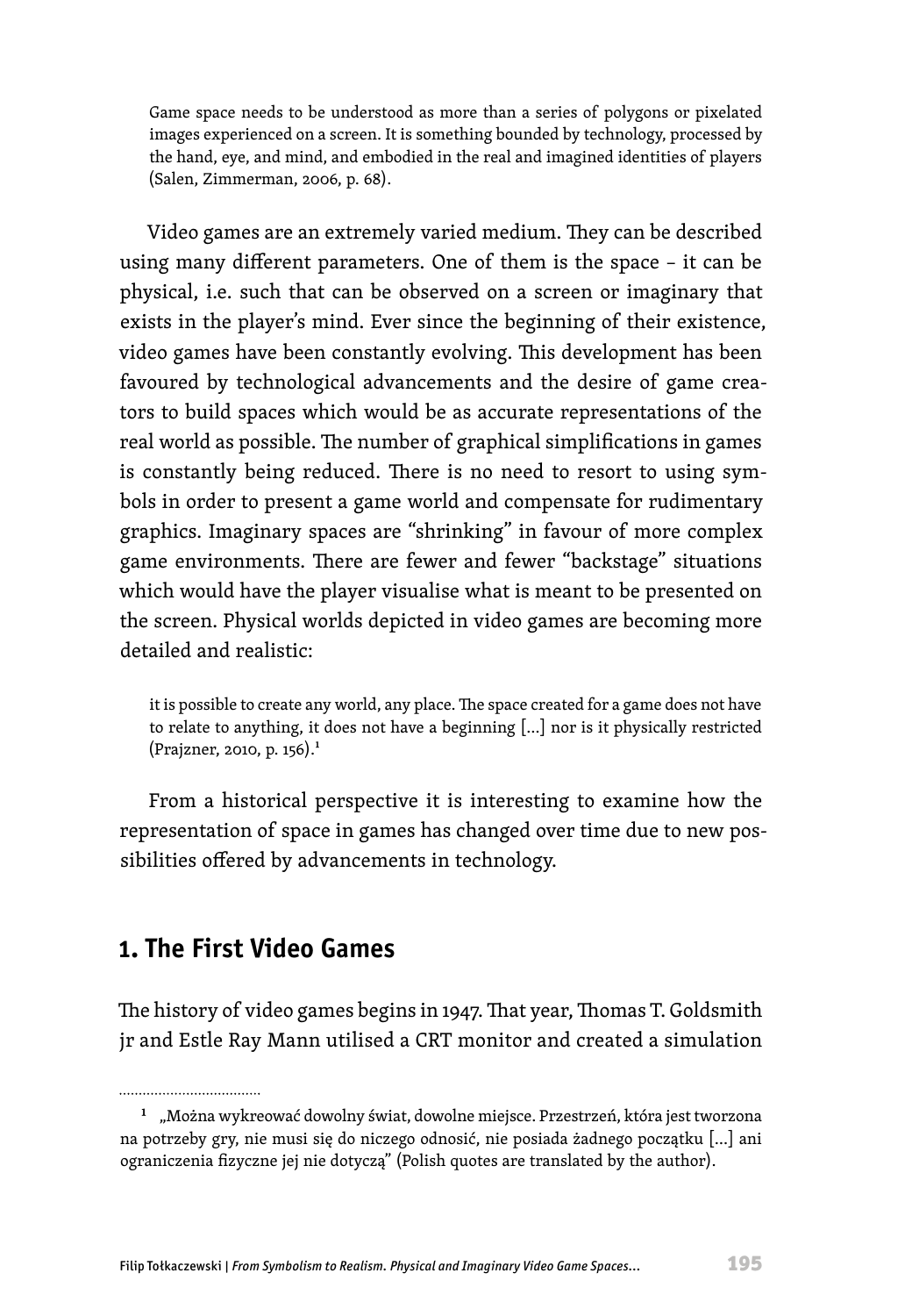of launching missiles. They could be controlled and their speed and direction of flight could be adjusted as well. This invention, however, was not considered a video game (Mańkowski, 2010, p. 11). It was just a preview of what was to come and was not related to computer technology in any way. The invention was called Cathode-Ray Tube Amusement Device, which was a reference to CRT technology of the time (Pitrus, 2012, p. vii).

*Spacewar!* is thought to be the first video game. It was developed in 1962 and programmed for DEC PDP-1 (Digital Equipment Corporation Programmed Data Processor-1), which was such an expensive computer that it was meant for other purposes. The game was created by a Massachusetts Institute of Technology (MIT) student – Steve Russell. It had the player "take control of a small spaceship and shoot at the incoming enemy. There were only a handful of pixels in the screen but the game was highly complex nevertheless  $[...]$ " (Mańkowki, 2010, pp. 13-14).<sup>2</sup> It was complemented with numerous updates made by Russell's colleagues. "First a starry background was added – it couldn't have been otherwise since it all happened in space" (Mańkowki, 2010, p. 14).<sup>3</sup> Later, the sun was added, which introduced gravity to the game. Located at the centre of the screen, it affected the missiles' trajectory and pulled the spaceships that got too close. Another addition was the "hyperspace" button which allowed to disappear and reappear at a random point. In May 1962, Russell introduced a scoring system in *Spacewar!*. It was an innovative move which turned a toy into a point-counting machine that encouraged competitive play.

Nolan Bushnell was fascinated by Russell's achievements. He dreamt of creating the first game in history that would be targeted at a wider audience, however, it was not possible in the 1960s since computers cost a fortune and only a select few scientists and students could use them. In the spring of 1971, Bushnell came up with an idea of how to create a game that could be mass-produced. It became possible owing to rapid technological development and ubiquitous miniaturisation which

<sup>&</sup>lt;sup>2</sup> "[W grze] poruszało się stateczkiem kosmicznym i strzelało do nadlatującego przeciwnika. Na ekranie znajdowało się niewiele pikseli, ale i tak gra była wyjątkowo złożona […]".

<sup>3 &</sup>quot;Najpierw pojawiło się gwiaździste tło – nie mogło być inaczej, skoro akcja działa się w kosmosie".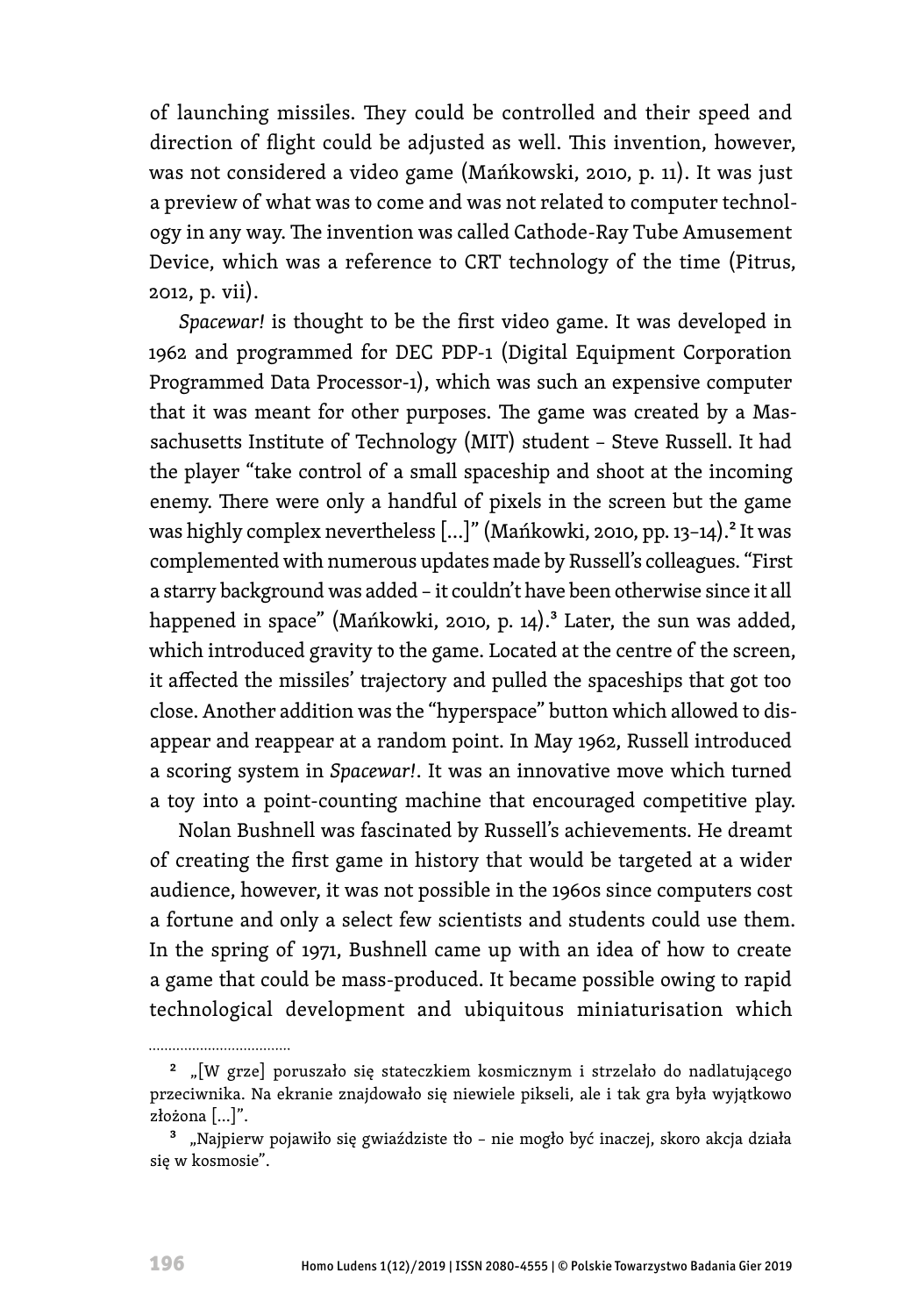translated into more affordable prices of the electronics. This way the very first arcade machine came into existence. It was called Computer Space and hosted only a single game.

The game was limited to 99 seconds, when the player controlling a small spaceship was supposed to shoot at two flying saucers. They were also shooting. Whoever scored more hits, won. Having flown outside of the screen you returned on the other side. In case of a collision with a flying saucer, both sides scored a hit. The player could control direction, acceleration, shooting and hyperspace with keys [...] (Mańkowski, 2010, p. 17).<sup>4</sup>

The device was placed in many American bars, supermarkets and bowling alleys. Its creator is thought to be the father of video games.

The next phase in the history of video game development was the rise of home consoles. Games could be enjoyed in the privacy of one's home. Ralph Baer's creation – the Brown Box – was a prototype of the first console – Odyssey. It was released by Magnavox in March 1972. It constituted the first programmable device designed with video games in mind. At the moment of its release its library consisted of 12 games. These were simple games such as football, volleyball, tennis, and others which came with the console and were inseparable components of the bundle. The machine did not generate sound. In his internet series *AVGN* (*Angry Video Game Nerd*), James Rolfe points out that those games are so primitive that today it is even difficult to classify them as video games. Probably this was the reason why the console was bundled with numerous accessories, such as dice, boards, cards, and colourful screen overlays. Games were stored on carts which looked like primitive game cartridges. They were not labelled. Instead, numbers were used. They were programmed only slightly differently and differed merely in the accessories required to play them, since the console could only display three glowing dots (Rolfe, 2009, 1:58–9:31).

As the time went by "the idea of putting all the exciting games in one magic box started to give way to the idea of creating a console for which

................................

4 "Gra [owa] ograniczała się do 99 sekund, podczas których, kierując niewielkim stateczkiem, trzeba było strzelać do dwóch latających spodków. One również strzelały. Ten, kto zaliczył więcej trafień, wygrywał. Wyleciawszy poza ekran, powracało się po jego przeciwległej stronie. W przypadku kolizji z latającym spodkiem trafienie było zaliczane każdej ze stron. Gracz miał do dyspozycji klawisze obrotu w obie strony, przyspieszenia, strzału oraz nadprzestrzeni […]".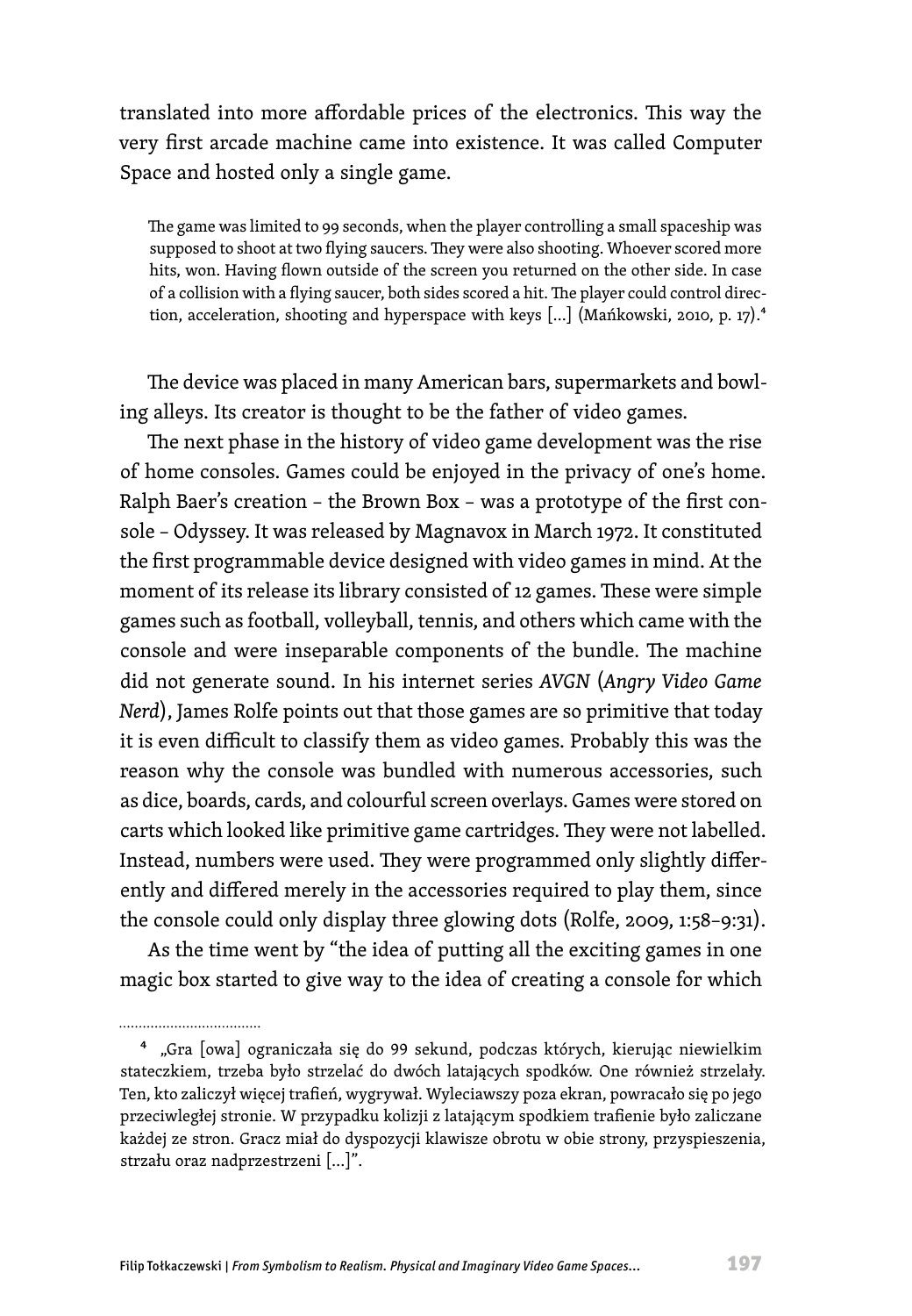games could be developed by independent teams and sold separately at prices determined by the law of demand and supply" (Mańkowski, 2010, p. 22). $5$  Later on, this approach allowed to adjust the game library to the player's individual needs and preferences. On 27th June 1972, Nolan Bushnell and Ted Dabney set up a new computer company in California which they called Atari. The company's first success was the release of the Pong arcade (29th November 1972). It was a tremendous step forward when compared to the Magnavox Odyssey. Among the most important changes one could find the introduction of sound, scoring system, as well as improved animation of the ball. In 1976, the Fairchild Semiconductor created a new console – Fairchild Channel F.It began the second generation of video game consoles. "It was the first machine in history to ever use [...] cartridges, that is games sold separately and inserted into the console's game slot" (Mańkowski, 2010, p. 32).<sup>6</sup> This way games stopped being an integral component of the device. "It allowed for the production of an unlimited number of games, since they were no longer part of the hardware but could be added as pieces of memory" (Mańkowski, 2010, p. 32).7 Atari answered with the release of the Atari VCS (Video Computer System) in the Autumn of 1977. In reality, it was an 8-bit computer designed for games on cartridges. Since 1982 it has also been known as the Atari 2600.

# **2. The symbolic nature of space in the first video games**

Atari VCS could boast a vast game library (Mańkowski, 2010, p. 32). Many versions of the greatest arcade hits of the time were developed for the platform. This let players enjoy games at home without having to constantly insert coins into an arcade cabinet. The system sold incredibly well in America and on other continents as well. Games had become more popular

<sup>&</sup>lt;sup>5</sup> "Pomysł umieszczenia w jednym magicznym pudełku wszystkich najciekawszych gier ustępował idei stworzenia konsoli, do której gry byłyby produkowane przez niezależne zespoły, sprzedawane osobno po cenach ustalonych przez prawa popytu i podaży".

<sup>6 &</sup>quot;Jako pierwsza maszyna w historii korzystała […] z cartridge'ów, czyli dokupowanych osobno gier, wkładanych do odpowiedniego gniazdka w konsoli".

<sup>&</sup>lt;sup>7</sup> "Umożliwiło to produkowanie nieskończonej ilości gier na tę konsolę, gdyż nie stanowiły one części hardware'u, lecz były dodawane do nich jako kawałki pamięci".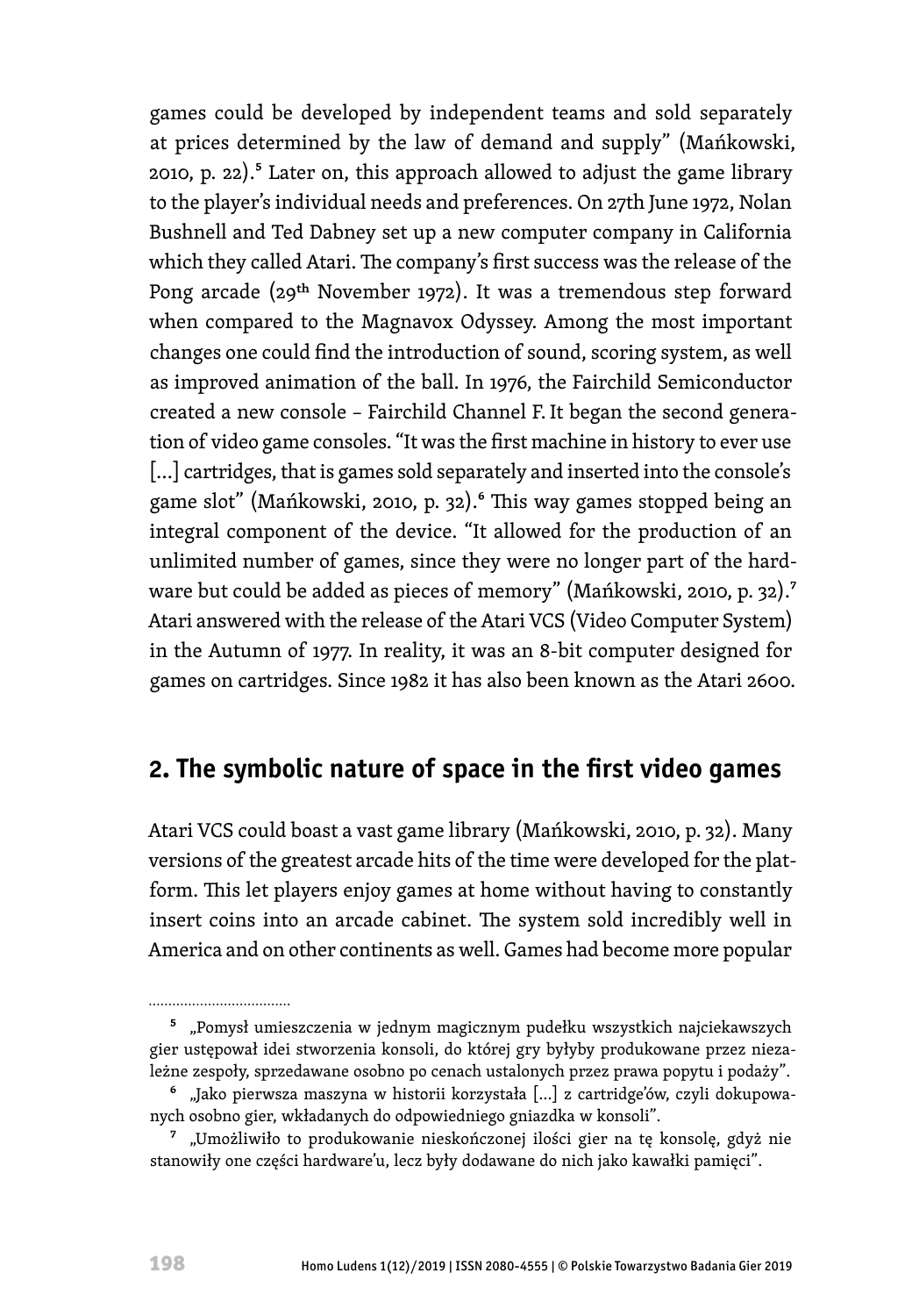and accessible. However, they were still extremely limited by the technological capabilities of the 8-bit console. Their space was very narrow. They lacked vast three-dimensional areas that we know from modern games. There would only be two-dimensional graphics that usually occupied the space of a single screen. Action took place in the indefinable heights of outer space. Creating such places did not require a lot of computational power, but instead it created a futuristic aura of the whole gameplay.

The issue of space in video games can be viewed from a range of different perspectives and in the context of various research problems. The virtual environment may be treated as a background of the events or one of the sources of information about the game world, it may also be regarded as an enemy that has to be defeated, finally it may be a visual attraction that encourages the participation in the game. In all of the above cases the key category seems to be the experience of traversing the virtual space (Chojnacki, 2014, p. 59).8

Anna Nacher also stresses that "the category of space is crucial in determining how video games tell stories and create their worlds" (2012, p. 115).<sup>9</sup> The symbolic nature of space in the first video games started to change at the turn of the 1970s and 1980s. It was replaced with more illusory yet still highly symbolic space. *Space Invaders* (1978), *Asteroids* (1979) or *Yars*' *Revenge* (1982) are examples of such changes. The first two titles were released for the arcades and only later ported to the Atari 2600, whereas *Yars*' *Revenge* was available exclusively on the home console. A common feature of those games is the fact that their space was limited to just one screen where all the action took place. Outer space was the setting for many games. Simple symbols appeared on the screen and, depending on the game, they represented objects like alien spaceships, asteroids or insects.

The sense of graphic attractiveness of the game world was intensified by an increase in the number of screens that a game consisted of. It may

<sup>9</sup> "Kategoria przestrzeni ma zasadnicze znaczenie dla sposobu, w jaki gry wideo opowiadają i tworzą swoje światy przedstawione".

<sup>8 &</sup>quot;Zagadnienie przestrzeni w grach komputerowych może być rozpatrywane z szeregu różnych perspektyw i w kontekście różnych problemów badawczych. Wirtualne środowisko można potraktować jako tło dla wydarzeń opisywanych przez narrację lub jedno ze źródeł informacji o świecie przedstawionym, uznać za przeciwnika, którego trzeba pokonać, w końcu może ono stanowić atrakcję wizualną zachęcającą do uczestniczenia w rozgrywce. We wszystkich tych przypadkach kluczową kategorią wydaje się być doświadczenie jakim jest przemierzanie wirtualnej przestrzeni".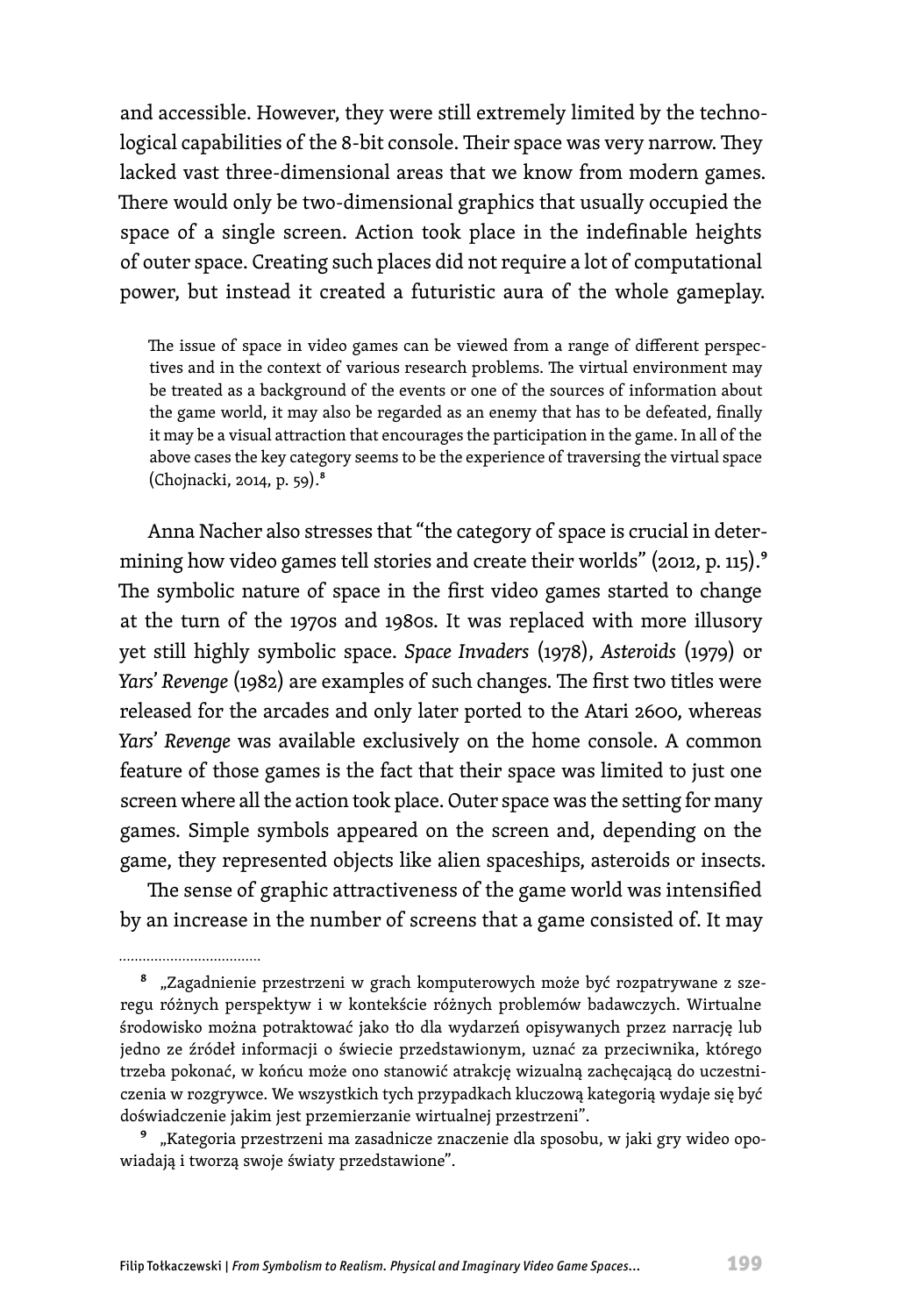be exemplified with such games as *Adventure* (1979) and *Gravitar* (1982). The size of space in those two titles differs significantly from that of the games mentioned earlier. As the name implies, *Adventure* is an adventure game with a large number of symbols that compensate for rudimentary graphics. The player's goal is to find the Enchanted Chalice that an evil magician has stolen and hidden in the kingdom and return it to the Golden Castle. The game's world is comparatively simple. Whenever the player reaches the edge of the screen they automatically appear in the next one. It is not followed by any animation. The only illusion of moving is created by a change in colours and shapes of the on-screen level. It creates clear boundaries between the particular screens. This technique is known as *flip*-*screen* and to a varying degree it was used in numerous games of the second and third generation.

Unlike the fantastical kingdom of *Adventure*, the action of *Gravitar*  is set in outer space. All it takes is just a glance to determine that *Gravitar*  is a spiritual successor of *Spacewar!*. The first screen is a representation of a planetary system with a sun in the middle. In contrast to *Spacewar!* it is full of additional objects and celestial bodies. They all have their own gravitational fields and may pull the player's blue ship. Every now and then a flying saucer flies through the screen and tries to shoot the player's craft down. A collision with the saucer or the star in the middle of this system is equivalent to losing the game. However, on moving closer to any other object the player is taken to a different screen. The screen is changed and so is the perspective. The top-down perspective is replaced with the side viewpoint, present in all stages but the main one. The goal of the game is to visit all the planets and accomplish certain missions. Once this task has been completed, the player is transported to another universe that is governed by different laws of physics, for example instead of being attractive gravity is repulsive.

# **3. Virtual world, storylines and well-defined characters**

With the passage of time, technology improved and game worlds constantly grew bigger and bigger. The year 1980 represented a breakthrough, as that was the time when the *Defender* was released for the arcades.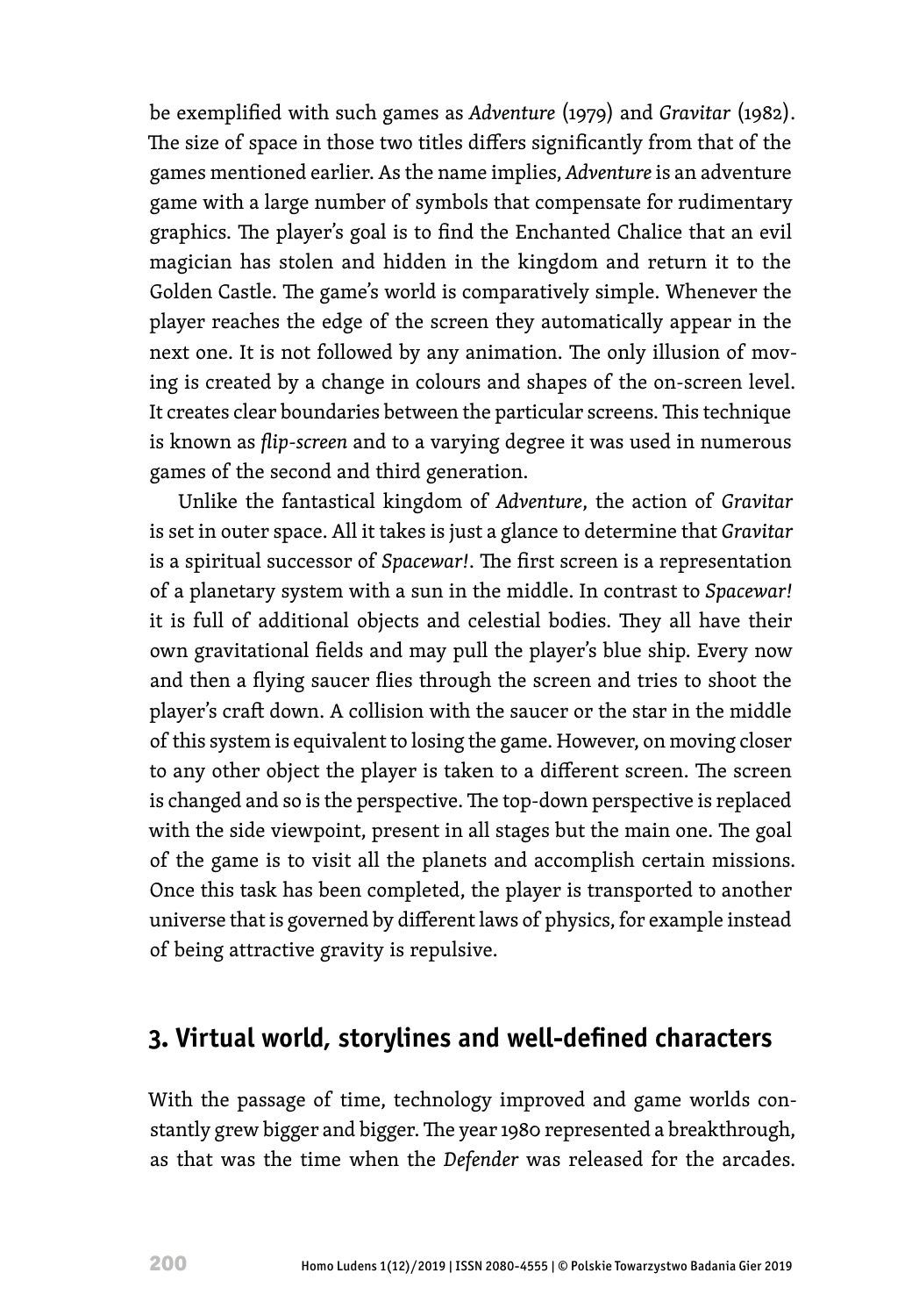A year later it was ported over to the Atari 2600 (VCS). By that time the ingame animation had become so smooth that all the boundaries between screens simply ceased to exist and thus a new type of game was born. It was referred to as the *side-scroller*. This kind of games was characterised by a total lack of division between individual, independent screens. Instead, travelling through space is represented by a smooth background movement which can be either horizontal or vertical. Another revolution that *Defender* introduced was the creation of a virtual (i.e. illusory, imaginary) world where events could also happen outside of the visible screen. This was a completely novel idea, never seen before in any game at the time. Up until that moment, "action was set in one screen. The screen was the whole world. Even if it was possible to move in some bigger space, everything that the player was concerned with was visible on the screen" (Mańkowski, 2010, p. 65).<sup>10</sup> The objective of the game was to protect people from aliens who were attacking and trying to abduct them. The player could ascertain what was happening on the screen by means of a radar. It was the embodiment of the concept described by Magdalena Kamińska: "The essence of virtuality of a given object is the fact that it does not exist physically, yet it functions in the reality accessible to human senses" (2007, p. 98).<sup>11</sup>

The rise of the third generation of consoles, in 1983, on the Japanese market marked another phase in the history of video game development. It was linked to the birth of the Nintendo Entertainment System (NES), which was a technological powerhouse of the era. Thanks to its immense computational power *side-scrollers* became a standard. Nonetheless there were still some exceptions. One of them was the game *Donkey Kong*. In the beginning it was available exclusively for the arcades but it came a long way across many different platforms to eventually make its way to the NES in 1983 in Japan $12$  and 1986 in America and

<sup>10 &</sup>quot;Akcja toczyła się na jednym ekranie. Ekran był całym światem. Nawet jeśli można się było przemieszczać w jakiejś większej przestrzeni, wszystko, co dotyczyło gracza, znajdowało się zawsze na ekranie".

<sup>&</sup>lt;sup>11</sup> "Istotą wirtualności danego obiektu jest to, iż nie istnieje on w sposób fizyczny, a jednak funkcjonuje w rzeczywistości zmysłowo dostępnej człowiekowi".

<sup>&</sup>lt;sup>12</sup> In Japan the NES looked different. It was known as the Famicom and was launched two years prior to its American counterpart.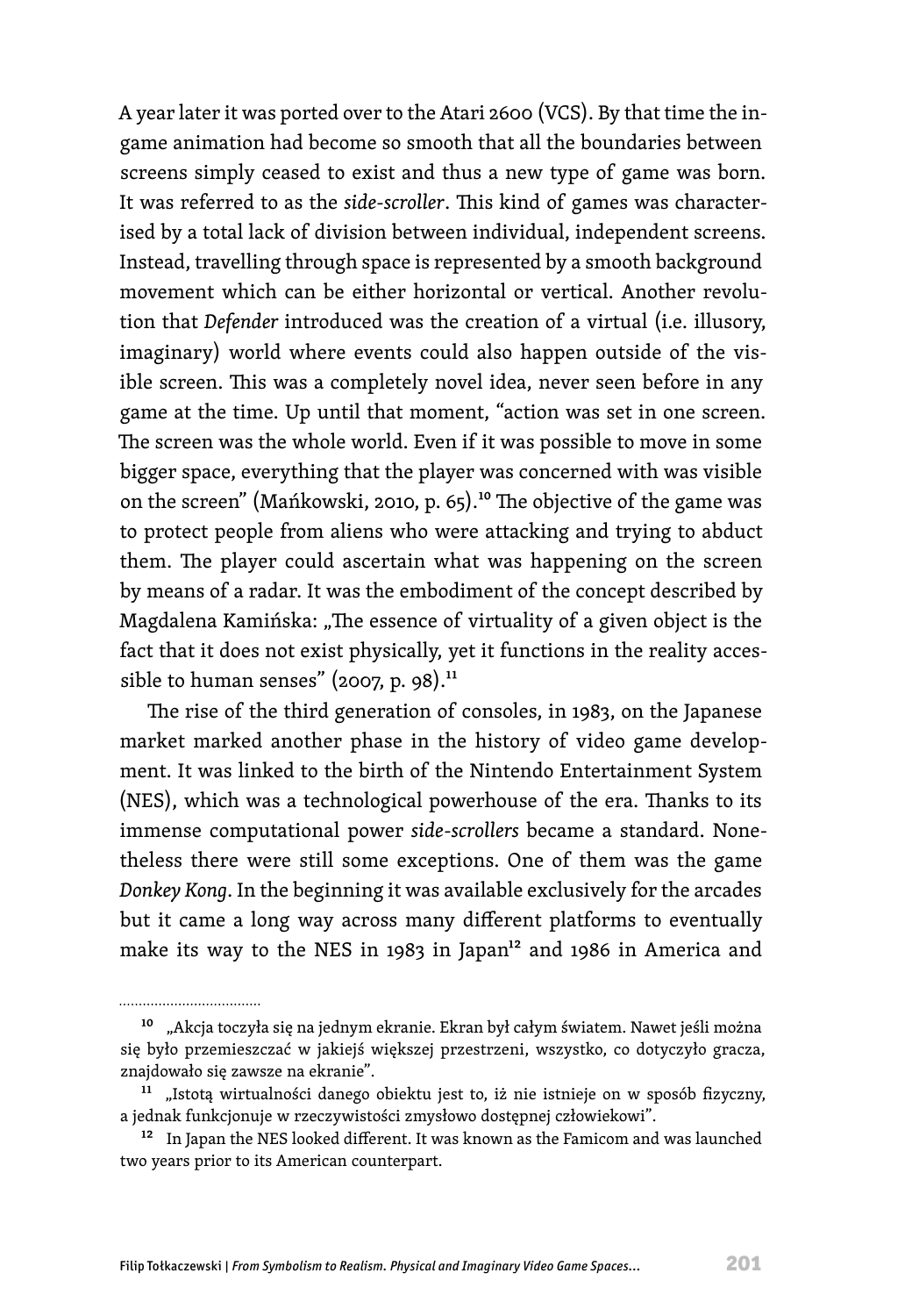Europe. It was the very first game to have a storyline and well-defined characters. According to Piotr Mańkowski "critics consider it to be the first game whose development started from creating the plot and the characters and only later moving to the programming itself" (2010, p. 73).13 From that moment onwards many games featured well-defined characters and a definite place of action. Frequently it was something else than outer space. It was possible due to greater computing power of the third-gen consoles. Games could be characterised as having multicolour backgrounds, which intensified the sense of realism and expanded the game space.

The most notable example is *Super Mario Bros.*, from 1985, released for the Nintendo Entertainment System (NES). It was a side-scrolling platform game. The player moved right, which was accompanied by a smooth background animation. The game did not allow for moving back. What disappeared on the left was gone forever, whereas new, so far unseen space was constantly being uncovered on the right. The game consisted of 32 stages, each of them being much larger than a single shot.

# **4. Navigational challenges – the golden age 2D games**

*Super Mario Bros.* was a game posing "navigational challenges" (Dovey, Kennedy 2011, p. 121). "One of the fundamental challenges that the player has to face is the necessity to learn how to function in a virtual environment by using a steerable character" (Chojnacki, 2014, p. 59).<sup>14</sup> A game involves moving an avatar in a two-dimensional space. All the on-screen objects are obstacles that force the player to behave in a particular way. Henry Jenkins calls them navigational challenges. According to Jon Dovey and Helen W. Kennedy, mastering the game space and overcoming obstacles that it presents brings joy in itself (2011, p. 123). The space

.................................

<sup>&</sup>lt;sup>13</sup> "[...] jest uznawana przez krytyków za pierwszą grę wideo, której powstanie rozpoczęło się od szczegółowego wymyślenia fabuły oraz bohatera, a dopiero potem przystąpiono do jej zaprogramowania".

<sup>14 &</sup>quot;Jednym z podstawowych zadań stawianych przed graczem jest konieczność odnalezienia się w wirtualnym środowisku przy wykorzystaniu sterowalnej postaci".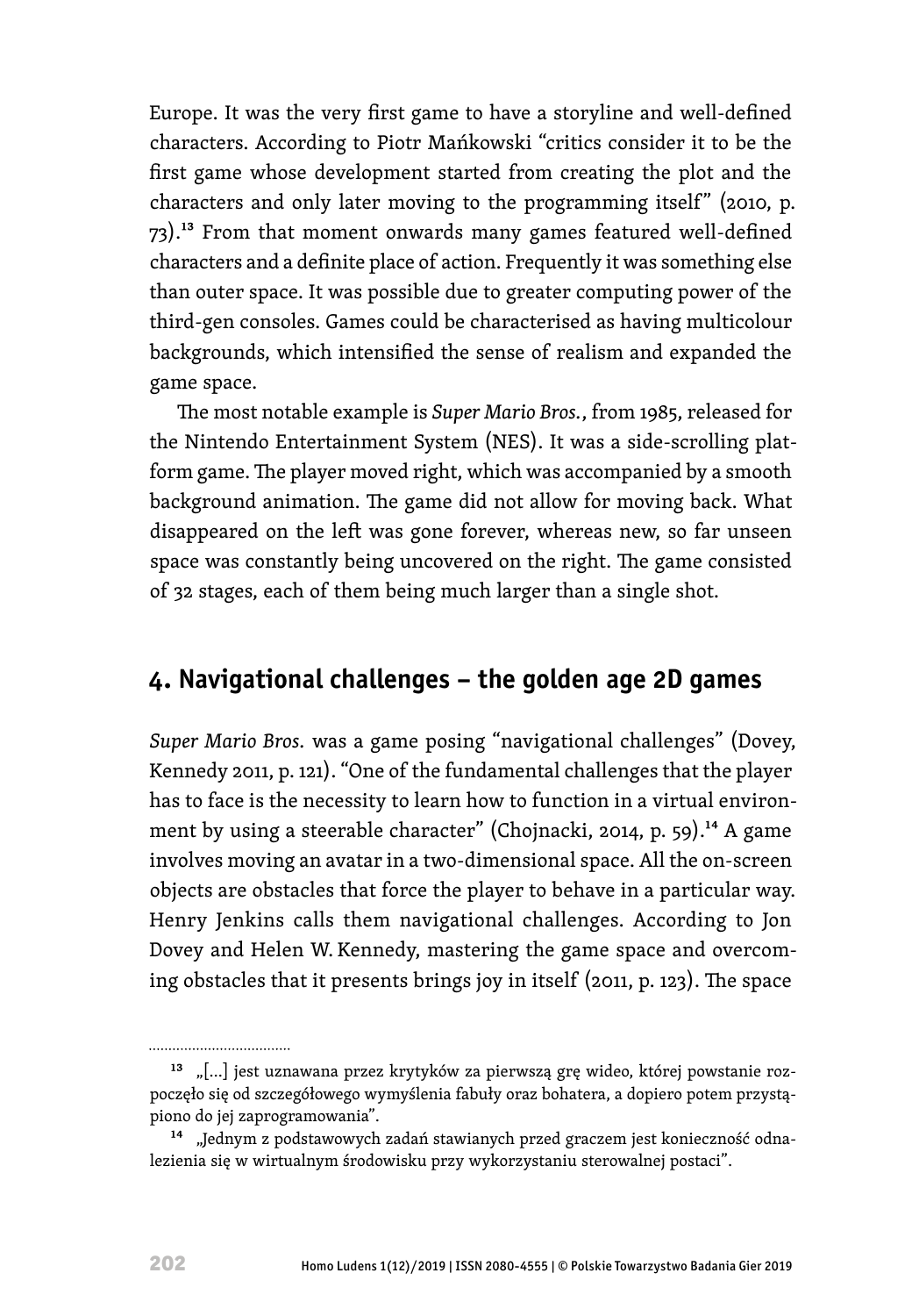that the player explores is called "navigational space" by Lev Manovich (2001, p. 371).

Three years later, in 1988, the game *Contra* was developed for the NES. Just like Mario, it was a *side*-*scrolling* title, yet it was much more advanced in terms of graphics and gameplay mechanics. This time running on the screen was a character that could jump, lie down and shoot in eight different directions. The game was divided into eight diverse levels and each of them was very detailed. Similarly to *Super Mario Bros.*, the player had no choice but to go to the right and could not return to the starting point. However, contrary to the adventures of the Italian plumber, Contra also included vertically-scrolling levels as well as pseudo-3D stages where the character was seen from behind. The game's ultimate goal was to defeat a terrorist organisation Red Falcon and to reach the very heart of an alien invasion to confront it.

2D games evolved quickly. Developments in technology which resulted in the emergence of the fourth-gen consoles led to significant improvements rendering games much more complex. From then on games were longer, offered more levels and allowed to save progress of the player. Thus titles offering a save feature had enormous spaces that could be explored for hours on end. Consequently, the time needed to complete them was significantly extended. This period is considered by many the golden age of 2D games. However, it was all to change at the dawn of the year 1993 when a new generation of consoles appeared and the 3D era began. Even though *3D Monster Maze* is thought to be the first 3D game, it was the consoles like PlayStation 1 (1995) and Nintendo 64 (1996) that contributed to the popularisation of true 3D gaming and made it a standard.

### **5. The beginning of 3D games**

Before we delve deeper into the description of 3D games, let us take a closer look at some psedo-3D games. The first of them is the abovementioned *3D Monster Maze*. The player was supposed to wander through narrow corridors of a labyrinth while trying to escape from a T-Rex. *Wolfenstein* and *Doom* may serve as further examples. In both of them, the player roamed around 3D corridors viewing the area from the first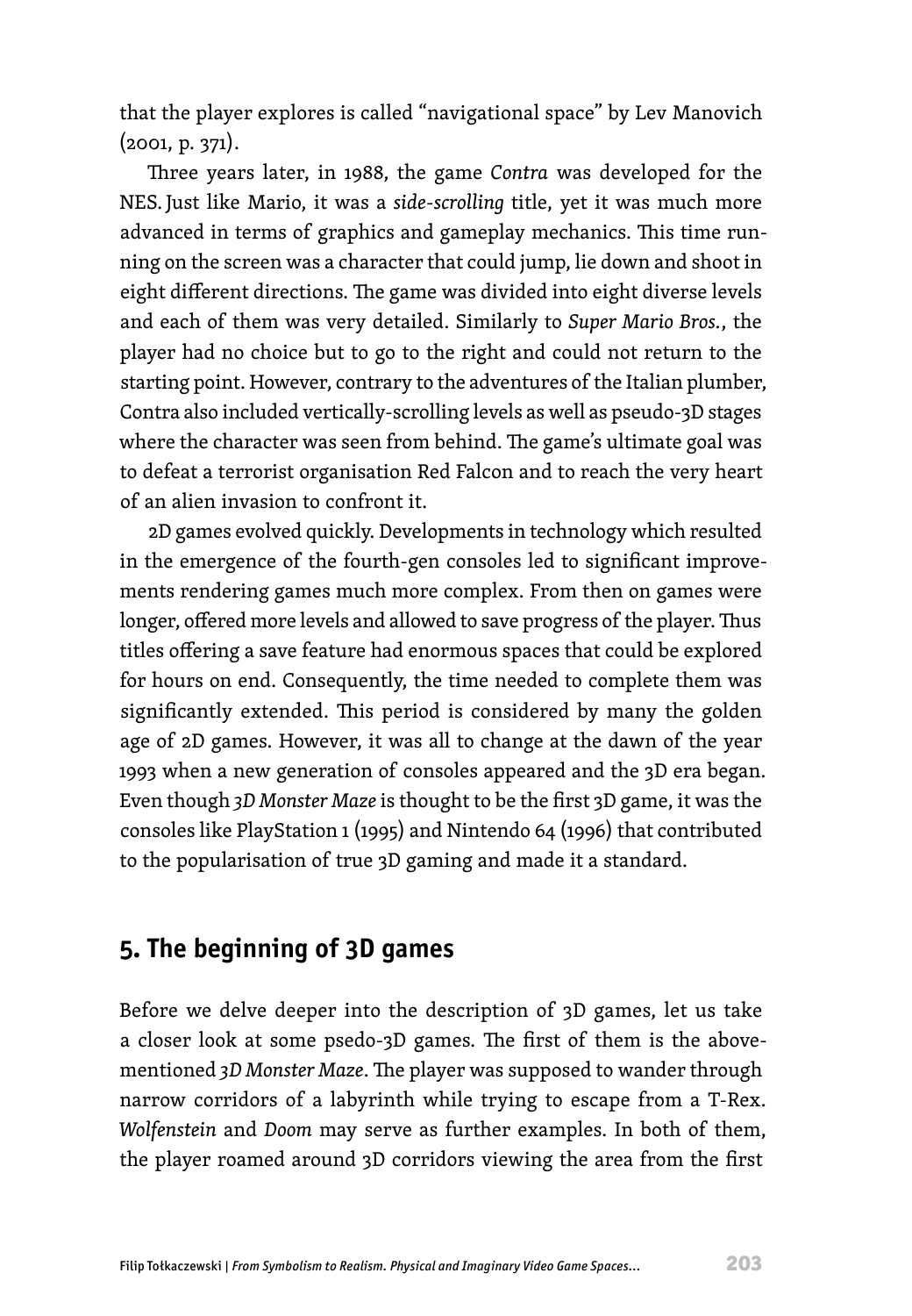person perspective. The sheer scale of the virtual space makes it easy to get disoriented and lost. Gameplay-wise both titles are very similar, yet it is the setting that sets them apart. *Wolfenstein* sends hordes of Nazis and vicious dogs against the player. In contrast to *Wolfenstein*, *Doom* tells a story of a space marine who was made to confront a horde of demons from hell. Action is set in the future in a space station on Mars. Despite such dissimilar scenery, both games have quite a lot in common, especially in terms of 3D space exploration and fighting mechanics. Yet neither of them can be regarded as fully 3D.The only three-dimensional thing are the environments, while characters and numerous objects are in fact two-dimensional. They are only shown from different angles, thus making an illusion of being 3D.

No technological barriers prevented the creation of interesting characters. But it was not until the 90s that game designers were finally capable of creating believable environments. That is the ones that would at least slightly resemble the world that we live in. At the beginning of the 90s, it started to rapidly change (Mańkowski, 2010, p. 185).15

The introduction of texture mapping, CD-ROM drive, as well as artificial intelligence allowed for creating more detailed virtual worlds, more closely resembling the real one.

#### **5.1. Creating virtual worlds that resemble the real one**

The following step was the transition of the Mario series from 2D to 3D, which became possible owing to the immense power of the N64 – a fifthgen console. In *Super Mario 64* the famous plumber travelled through vast spaces, completed some challenges and fought a number of enemies on his way to the evil Bowser who had kidnapped princess Peach. It was such a drastic change within the technological domain that many found it overwhelming. The game world seemed huge in comparison to the previous instalments in the series. This title contributed to the setting

<sup>&</sup>lt;sup>15</sup> "Tworzeniu ciekawych postaci nie przeszkadzały żadne bariery techniczne. Natomiast aż do początku lat 90. projektanci gier mieli problem z uzyskaniem wiarygodnych środowisk. To znaczy takich, które choćby w małym stopniu przypominałyby świat, w którym żyjemy. Na początku lat 90. zaczęło się to gwałtownie zmieniać".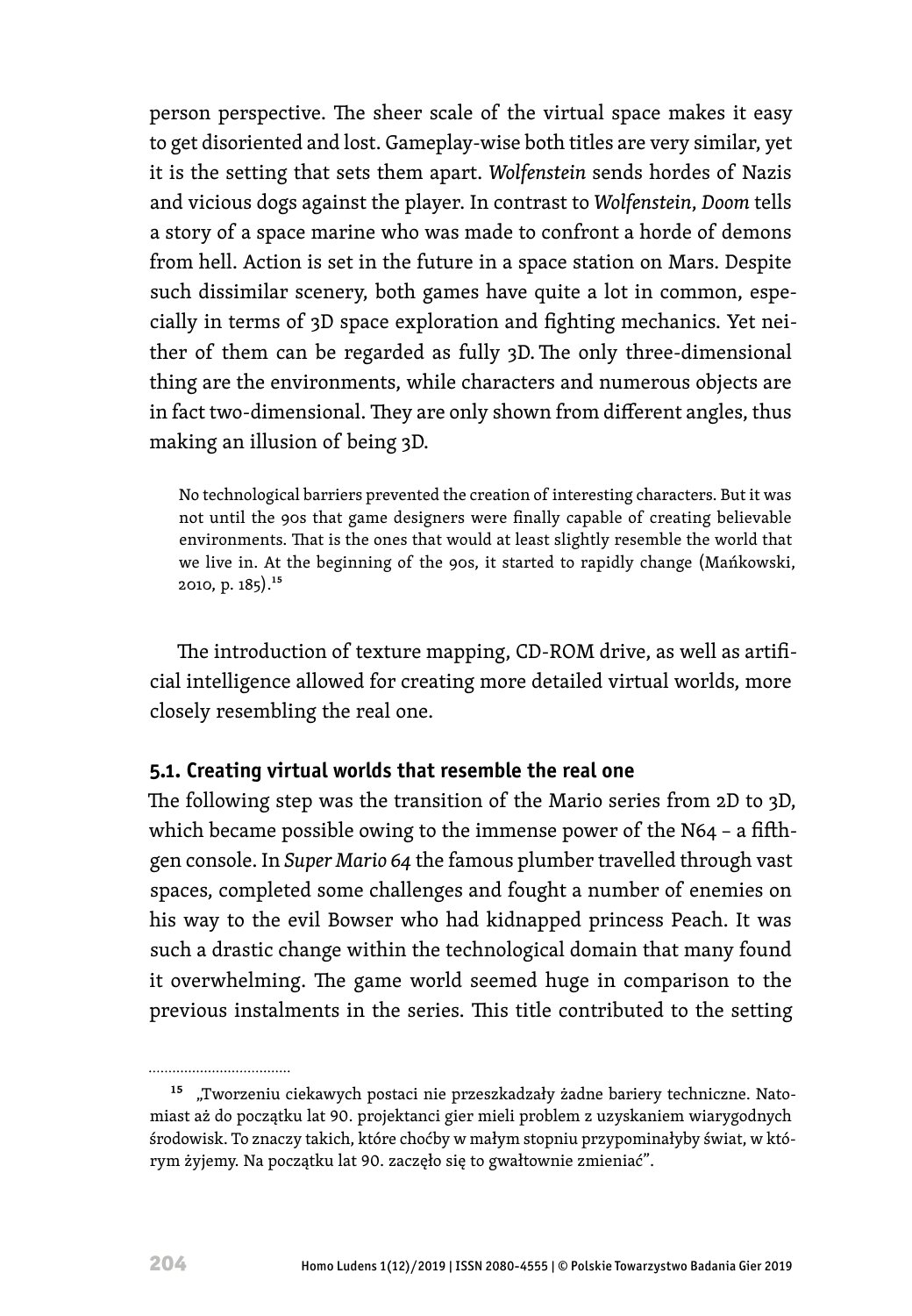of new standards in the world 3D platform games. It was the first one to allow independent camera and character movements.

The first 3D games came with static environments. With time, more and more moving elements were added, independent from the player and not related to the plot. It started to rain, the grass was waving, and […] [when a character was wading] ripples appeared on the water's surface (Mańkowski, 2010, p. 222).16

The 3D Realms' advertising slogan "Reality is our game" adequately described that period. It was a reference to more and more sophisticated ways of mirroring the physical world (2010, p. 222).

The growing popularity of the third dimension and the launch of modern GPUs pushed the progress even further, thus making virtual worlds even more similar to the real one than before. "[They] were shrouded in fog, half-lights were added and even darkness […]" (2010, p. 265).17

Following generations of consoles kept being launched onto the market. At present we can witness the transition from the seventh to the eighth generation. The current trends are remastering games from the past, creating many sandbox games, i.e. open world games with nonlinear plot, and blurring the line between games and films.

The first of those phenomena is by no means a novelty. Arguably one of the earliest remasters is the *Super Mario Bros.* ported to the Super Nintendo Entertainment System (SNES), although it was not until fairly recently that this practice became common.

Another trend – an increase in the number of sandbox games – is closely related to the tremendous computing power offered by modern computers and consoles. There are countless titles that provide almost unlimited freedom of exploration and vast space, albeit describing them all would be an impossible task.

Whenever the term "*sandbox*" is used many people think of the Rockstar's *GTA* series. *Grand Theft Auto* can boast five instalments in the main

<sup>16 &</sup>quot;Pierwsze gry 3D miały statyczne środowiska. Z czasem zaczęło się w nich pojawiać coraz więcej elementów ruchomych, niezależnych od gracza i niezwiązanych z fabułą. Z nieba zaczął padać deszcz, falowała trawa, a […] [gdy postać chodziła] po wodzie, pojawiały się w niej koła".

<sup>17 &</sup>quot;Zaczęła [je] przenikać mgła, pojawiły się półcienie, a nawet zmrok […]".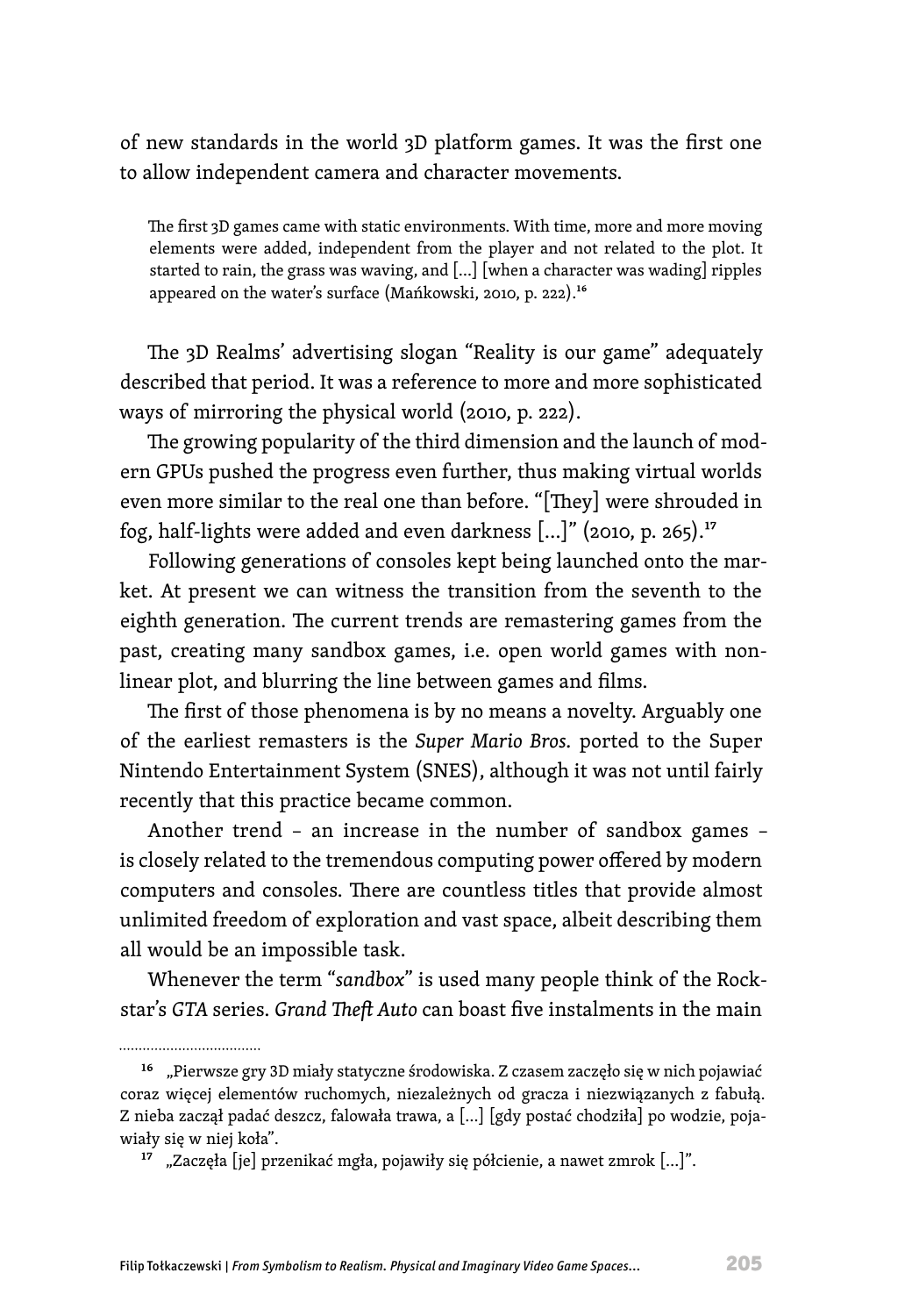series. Each one gradually increased the number of possibilities for the player and offered more and more space to explore. The player could focus on the main plot-related quests or just explore the city in search of attractions while the game offered more than enough of them.

#### **5.2. Space as an adversary that has to be defeated**

Another important series, which can also be considered a part of the sandbox genre, is the *Souls* series that originated in the seventh generation of consoles. The first game in the series – *Demon*'*s Souls* – was released in 2009 exclusively for the PlayStation 3. Later the series grew and expanded into other platforms, also including PCs. First, *Dark Souls*  became available for the PS3, X360 and PC.Then, its sequels, along with *Bloodborne*, followed. All of these games have much in common. What is typical of all them is an enormous world that the player can explore as they see fit, even out of the intended order, and an insane difficulty level. For this reason, as Marcin Chojnacki claimed in the quote mentioned above, it can be said that the space itself is an adversary that has to be defeated. Driven by curiosity, the player moves through the three-dimensional space. Not every path is equally easy, for there are groups of mighty foes lurking around every corner. Corridors may be full of traps. These games constantly keep the players on their toes, since even an innocent looking treasure chest may be a deadly enemy.

#### **5.3. Blurring the line between films and games**

Blurring the line between films and games is one of the most recent trends. A good example of this may be such games as *Heavy Rain*, *Metal Gear Solid*, and *The Last of Us*. *Heavy Rain* is more of a cinematic experience than an actual game. Only from time to time can the player explore it relatively freely. The whole gameplay is filled with *quick time event* sequences where the player is supposed to press the right button combination or else something bad will happen. In a lull the player only has to watch cutscenes that are to explain the convoluted plot and help the player solve a criminal case.

*Metal Gear Solid* is a series of Hideo Kojima's games that deal with conspiracy theories concerned with world domination. One of the main characters is the agent Snake. The latest instalments offer large space, but the gameplay can be described as rather linear. What these games are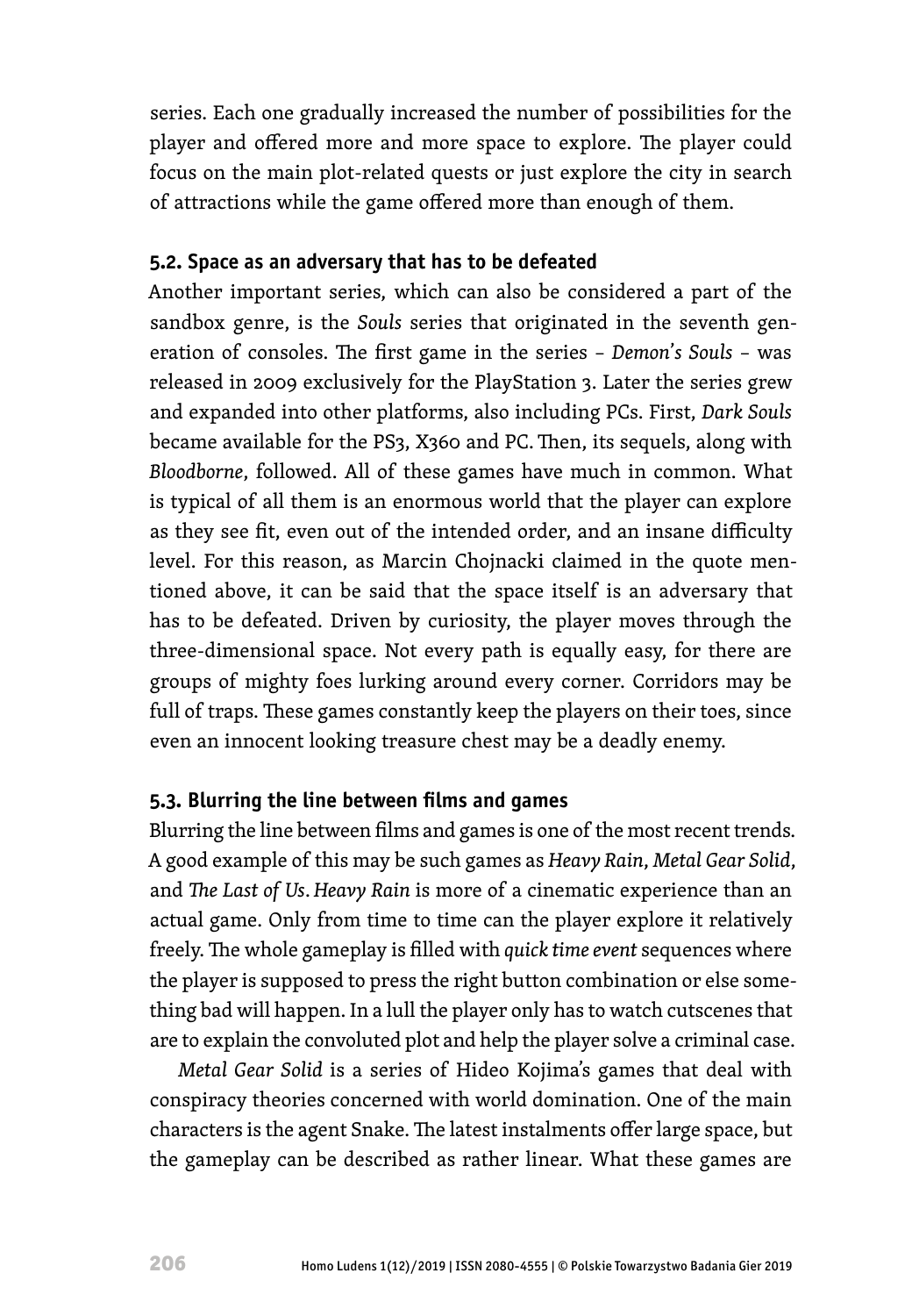famous for are extremely long cinematics. Probably the longest one can be found in the fourth game – *Metal Gear Solid 4*: *Guns of the Patriots*. It lasts approximately an hour and a half which is more or less as long as big budget films – and it is but an addition that is only supposed to move the complicated story forward.

In the game *The Last of Us*, two characters – Joel and Ellie, travel through the ruined territory of the USA in search of a cure for the virus which almost led humanity to extinction. The player sees the world from behind Joel's back. Despite offering rather large spaces, the game is quite linear and the player only moves in one, already predetermined direction. On the way, the player faces many infected people that have been horribly disfigured and turned into mindless monstrosities by the virus. Apart from them, Joel and Ellie have to fight soldiers and gang members that kill and loot unwary travellers. The aspect of survival is highly emphasised in the game. In order to survive, the player has to manage their resources well, otherwise they will become an easy prey unlikely to escape death. The story is far simpler than that of the two previous games but it is the film-like aspect that makes it so engaging rendering the gameplay more captivating, realistic, and emotion-inducing.

A fun fact is that the tendency to make video games more film-like is not anything new. It could be observed many years ago, which is exemplified by a series of strategy games *Command & Conquer*: *Red Alert* that dates back to 1996. All the FMVs featured real actors. However, due to large discrepancies between cutscenes and the in-game graphics, a truly filmlike experience could not be delivered. Now, since modern games run exclusively on an in-game engine and all the discrepancies between cinematics and gameplay have disappeared, it is far more likely for the player to feel like they were watching a more or less realistically looking film. The emergence of such games has made game worlds significantly more realistic. Some of the games available today depict such realistic or plausible worlds and events that only the graphics or a limited degree of exploration distinguish them from films.

#### **5.4. Video games as an allegorical representation of space**

Espen Aarseth claims that space in video games is not a derivative of the cinema but a phenomenon that came into being independently.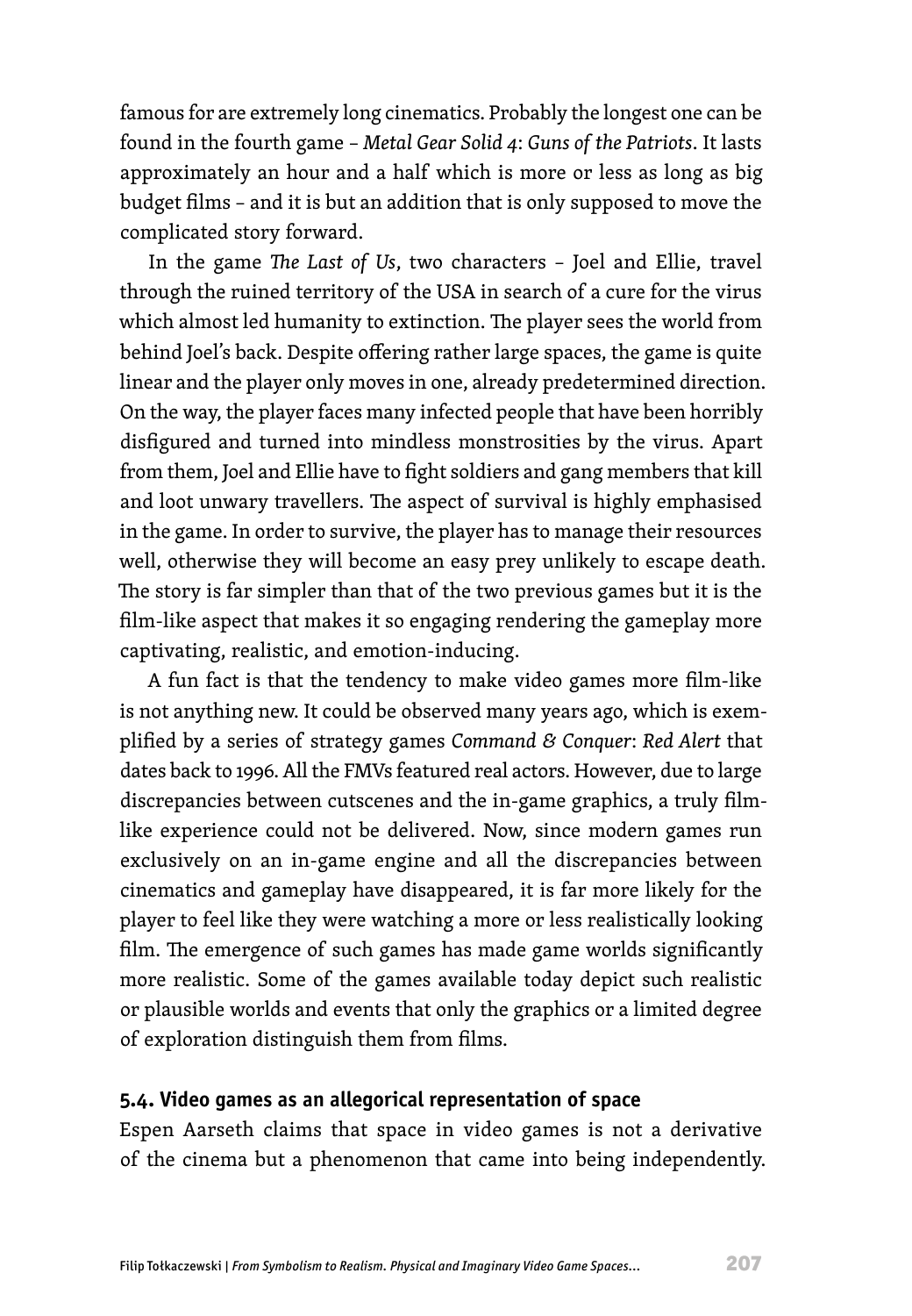"Computer games are allegories of space: they pretend to portray space in ever more realistic ways but rely on their deviation from reality in order to make the illusion playable" (Aarseth, 2007, p. 47). Hence it can be stated that the in-game reality is slightly altered and simplified. This makes the game slightly simpler and reduces its length. For example, a long journey takes only a moment instead of hours or even days. A character's equipment is another thing worth taking into account. In some games the player can carry up to a dozen weapons which they can switch between at any moment. All it takes is a click of a button and instead of a rifle the character is now equipped with a sword. Such situations make the game simpler but at the same time more distant from the real world.

All in all, it can be stated that at the beginning games had a simple structure. Usually only one programmer was responsible for their development. Their task involved creating an interesting world and original gameplay mechanics while taking the technological limitations into account. More often than not such a process did not take too long nor did it require considerable financial outlays. Games were highly symbolic, which stimulated the player's imagination. Players often wondered what happens to an on-screen character at some points of the game. *Pac*-*Man* serves as a good example. The title character could go through a tunnel to the opposite side of the screen. In Katie Salen and Eric Zimmerman's book we can find a quote from Daniel Weiss who points out that if we assume that Pac-Man travels through the tunnel at a constant speed then it must have covered the distance of approximately six dots by the time it appeared on the other side. The invisible space outside of the screen was very mysterious. No one knew what was happening to Pac-Man in the tunnel. For this reason Weiss defines such space as real, yet empirically inaccessible. On the other hand, Michael Nitsche uses the term impossible spaces (Salen, Zimmerman 2006, p. 65; Nitsche, 2008, p. 118). Such aspects of video games allowed for a greater freedom of interpretation.

Modern games require a large budget that is frequently greater than that of the latest films. They are longer, more complicated and more accurately reflect reality. There is less room for interpretation of the game world, because everything is already visible. Very often there is no need to imagine what something looks like in the game world, since it already has its own graphical representation. Video games have come a long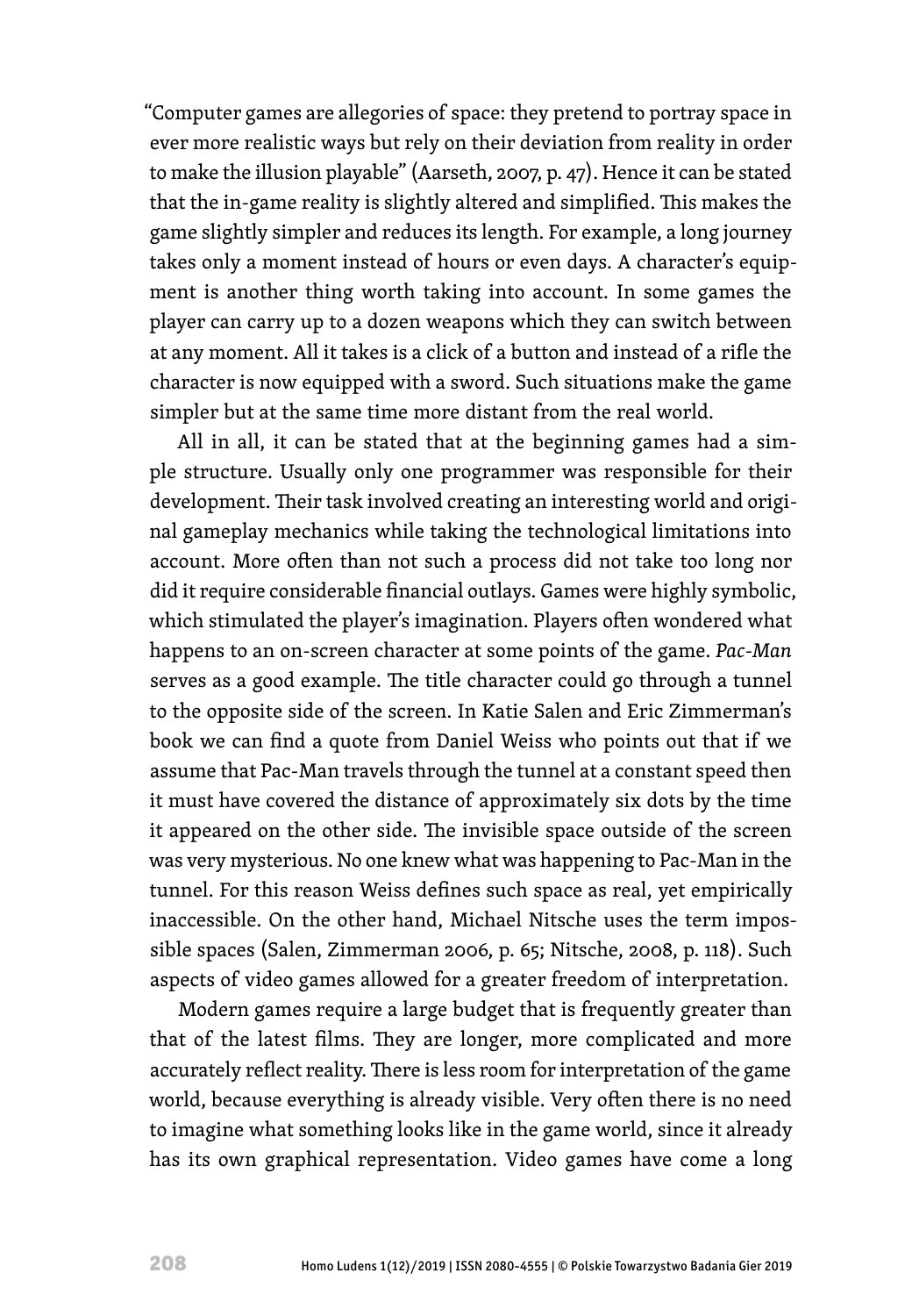way and changed significantly. They started from three dots glowing on the screen and now have reached the point where the line between the real / physical world and the virtual cyberspace is becoming more and more blurry. If compared to their ancestors, modern games provide much more visual stimulation. This is clearly illustrated by the departure from iconic game worlds towards much more realistic ones. Games are becoming less symbolic and turning into a new medium – the interactive film. We are more and more likely to give up on playing in favour of acting or watching, while at the same time being able to control the on-screen action and interfering in the story.

# **References**

- Aarseth, E. (2007). Allegories of Space. In: F. von Borries, S. P. Walz, M. Böttger (Eds.), *Space Time Play Computer Games, Architecture and Urbanis*: *The Next Level* (pp 44–56). Basel: Birkhäuser Verlag AG.
- Chojnacki, M. (2014). "Flâneur" w piaskownicy o doświadczeniu nawigowalnej przestrzeni w grach komputerowych. *Replay. The Polish Journal of Game Studies*, *1*(1), 59–68. Online: <http://dspace.uni.lodz. pl:8080/xmlui/bitstream/handle/11089/8873/07%20Chojnacki.pdf? sequence=1&isAllowed=y>.
- Dovey, J., Kennedy, H. W. (2011). *Kultura gier komputerowych* (transl. by T. Macios, A. Oksiuta). Kraków: Wydawnictwo Uniwersytetu Jagiellońskiego.
- Kamińska, M. (2007). *Rzeczywistość wirtualna jako "ponowne zaczarowanie świata". Pytanie o status poznawczy koncepcji*. Poznań: Bogucki Wydawnictwo Naukowe.
- Manovich, L. (2006). *Język nowych mediów* (transl. by P. Cypryański). Warszawa: Wydawnictwa Akademickie i Profesjonalne.
- Mańkowski, P. (2010). *Cyfrowe marzenia. Historia gier komputerowych i wideo.* Warszawa: Wydawnictwo Trio – Collegium Civitas.
- Nacher, A. (2012). Między grą a codziennością mobilne gry w przestrzeni hybrydowej. In: A. Pitrus (Ed.). *Olbrzym w cieniu. Gry wideo w kulturze audiowizualnej* (pp 115–134). Kraków: Wydawnictwo Uniwersytetu Jagiellońskiego.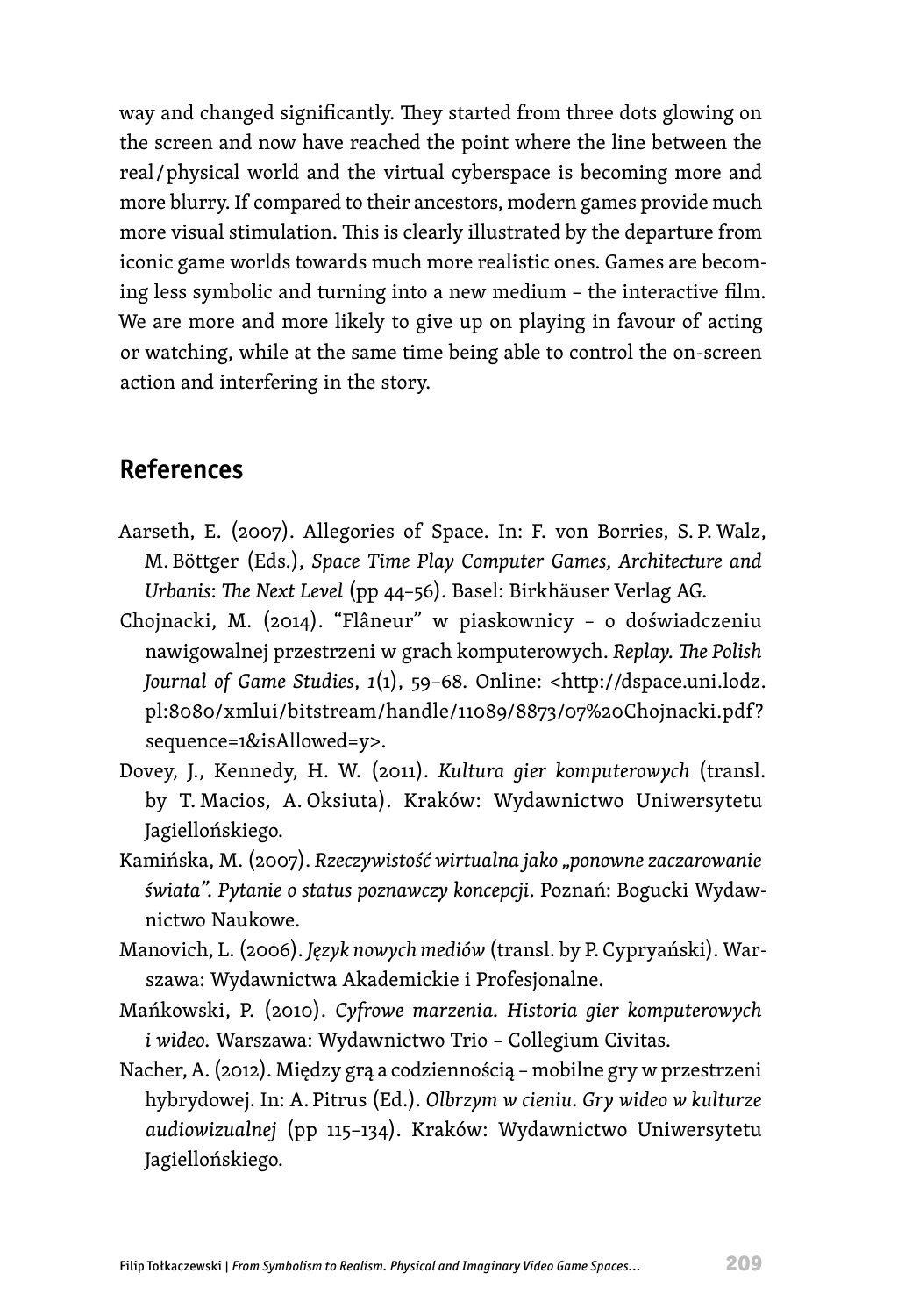- Nitsche, M. (2008). *Video Game Spaces*: *Image*, *Play*, *and Structure in 3D Game Worlds*. Cambridge: MIT Press.
- Pitrus, A. (2012). Miejsca zabawy. O przedstawieniach przestrzeni w grach wideo. W: A. Pitrus (Ed.). *Olbrzym w cieniu. Gry wideo w kulturze audiowizualnej* (pp 19–27). Kraków: Wydawnictwo Uniwersytetu Jagiellońskiego.
- Prajzner, K. (2010). Wirtualne spacery. Struktury przestrzenne w grach komputerowych. *Kultura Współczesna*, *18*(3), pp 151–163.
- Rolfe James (2009). Odyssey Angry Video Game Nerd Episode 68. Online: <http://www.youtube.com/watch?v=kDAKxjG7VaI>.
- Salen, K., Zimmerman, E. (2006). Game Spaces. In: K. Salen, E. Zimmerman (Eds.). *The Game Design Reader* (pp 65–69)*.* Cambridge: MIT Press.

All the Internet sources were consulted on the 30<sup>th</sup> August 2015.

#### **Ludography**

Atari (1979). *Adventure* [Atari 2600]. Atari, USA.

Atari (1981). *Asteroids* [Atari 2600]. Atari, USA.

Atari (1982). *Yars*' *Revenge* [Atari 2600]. Atari, USA.

Atari (1982). *Gravitar* [Atari 2600]. Atari, USA.

DMA Design (1997). *Grand Theft Auto* [PC]. BMG Interactive, UK.

DMA Design (2000). *Grand Theft Auto 2* [PC]. Rockstar Games, USA.

DMA Design (2001). *Grand Theft Auto III* [PC]. Rockstar Games, USA.

EA Los Angeles (2008). *Command & Conquer: Red Alert 3* [PC]. Electronic Arts, USA.

Evans Malcolm (1982). *3D Monster Maze* [ZX81]. J. K. Greye Software, UK.

FromSoftware (2009). *Demon*'*s Souls* [PS3]. Namco Bandai Games, Japan.

FromSoftware (2011). *Dark Souls* [X360]. Namco Bandai Games, Japan.

FromSoftware (2014). *Dark Souls II* [PC]. Namco Bandai Games, Japan.

FromSoftware (2015). *Bloodborne* [PS4]. Sony Computer Entertainment, Japan.

id Software (1992). *Wolfenstein3D* [PC]. Apogee Software, USA.

```
id Software (1993). Doom [PC]. GT Interactive, USA.
```
Kojima Productions (2008). *Metal Gear Solid 4: Guns of the Patriots* [PS3]. Konami, Japan.

Kojima Productions (2015). *Metal Gear Solid V: The Phantom Pain* [PC]. Konami Digital Entertainment, Japan.

Konami (1988). *Contra* [NES]. Konami, Japan.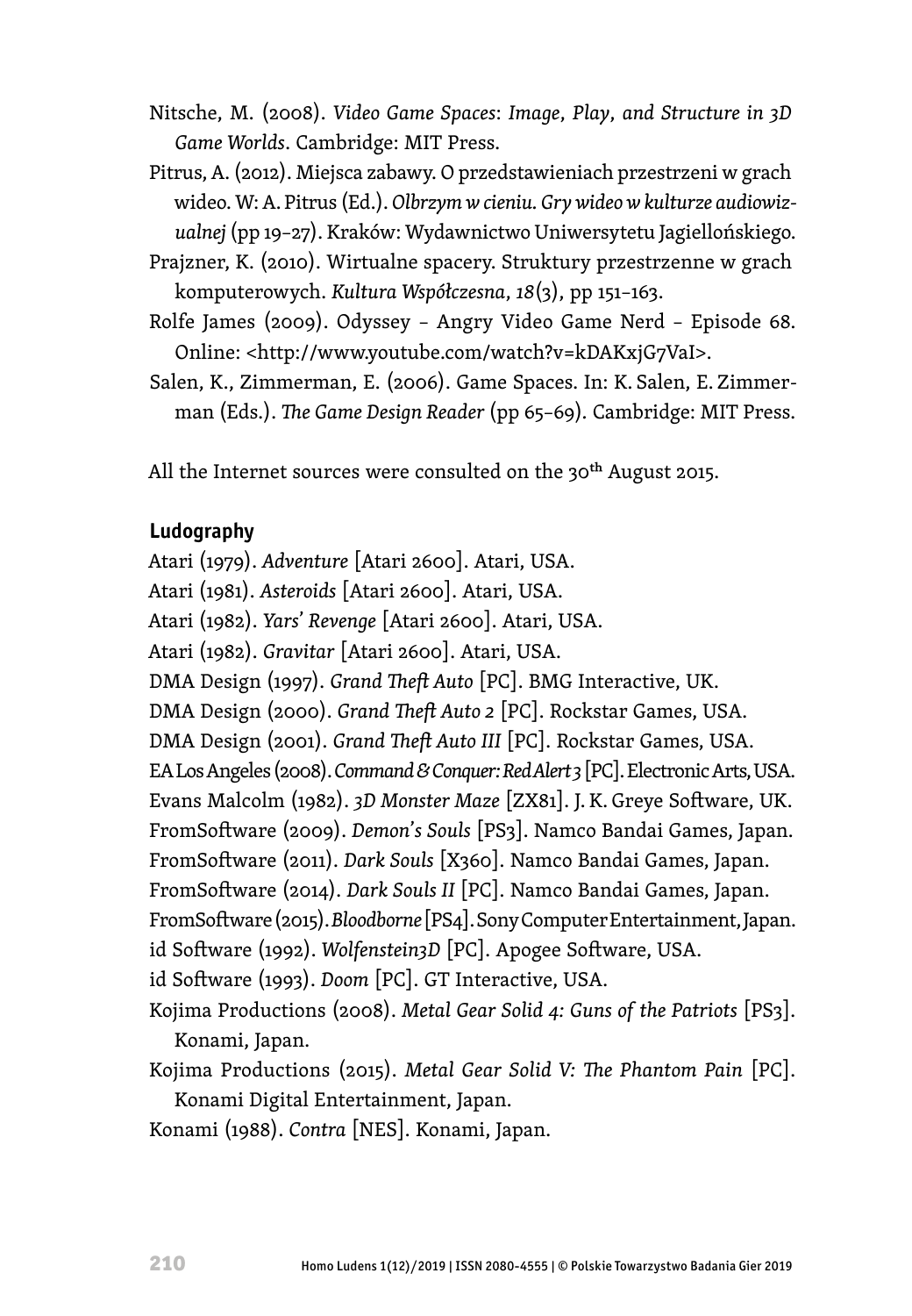- Konami Computer Entertainment Japan (1998). *Metal Gear Solid* [PS1], Konami, Japan.
- Konami Computer Entertainment Japan (2001). *Metal Gear Solid 2*: *Sons of Liberty* [PS2]. Konami, Japan.
- Konami Computer Entertainment Japan (2004). *Metal Gear Solid 3*: *Snake Eater* [PS2]. Konami, Japan.
- Namco (1980). *Pac-Man* [NES]. Midway Games, USA.
- Naughty Dog (2013). *The Last of Us* [PS3]. Sony Computer Entertainment, USA.
- Nintendo EAD (1993). *Super Mario All-Stars* [SNES]. Nintendo, Japan.
- Nintendo EAD (1996). *Super Mario 64* [N64]. Nintendo, Japan.
- Nintendo Research & Development 2 (1986). *Donkey Kong* [NES]. Nintendo, Japan.
- Nintendo Creative Department (1985). *Super Mario Bros.* [NES]. Nintendo, Japan.

Quantic Dream (2010). *Heavy Rain* [PS3]. Sony Computer Entertainment, USA. Rockstar North (2008). *Grand Theft Auto IV* [X360]. Rockstar Games, USA. Rockstar North (2013). *Grand Theft Auto V* [X360]. Rockstar Games, USA.

Russell Steve (1962). *Spacewar!* [PDP-1]. Russell Steve, USA.

Syzygy Engineering (1971). *Computer Space* [Arcade]. Nutting Associates, USA. Taito (1980). *Space Invaders* [Atari 2600]. Midway, USA.

Westwood Studios (2000). *Command & Conquer: Red Alert 2* [PC]. EA Games, USA. Westwood Studios (1996). *Command & Conquer: Red Alert* [PC]. Virgin Interactive, USA.

Williams Electronics (1981). *Defender* [Atari 2600]. Williams Electronics, USA.

**Filip Tołkaczewski, MA** – an applied linguist, Ph.D. student of linguistics and lecturer at Kazimierz Wielki University in Bydgoszcz, Poland

#### **Od symbolizmu do realizmu. Fizyczna i wyobrażeniowa przestrzeń gier w ujęciu historycznym**

**Abstrakt:** Przestrzeń fizyczna i wyobrażeniowa gier wideo nieustannie ewoluuje, poczynając od niedookreślonego, ciemnego świata kosmosu aż po świat niezwykle realistyczny. Celem artykułu jest ukazanie przeobrażeń, jakie zachodziły pomiędzy tymi przestrzeniami. Im starsze są gry wideo, w tym większym stopniu, przestrzeń fizyczna jest nieopisana i ikoniczna, im nowsze zaś,